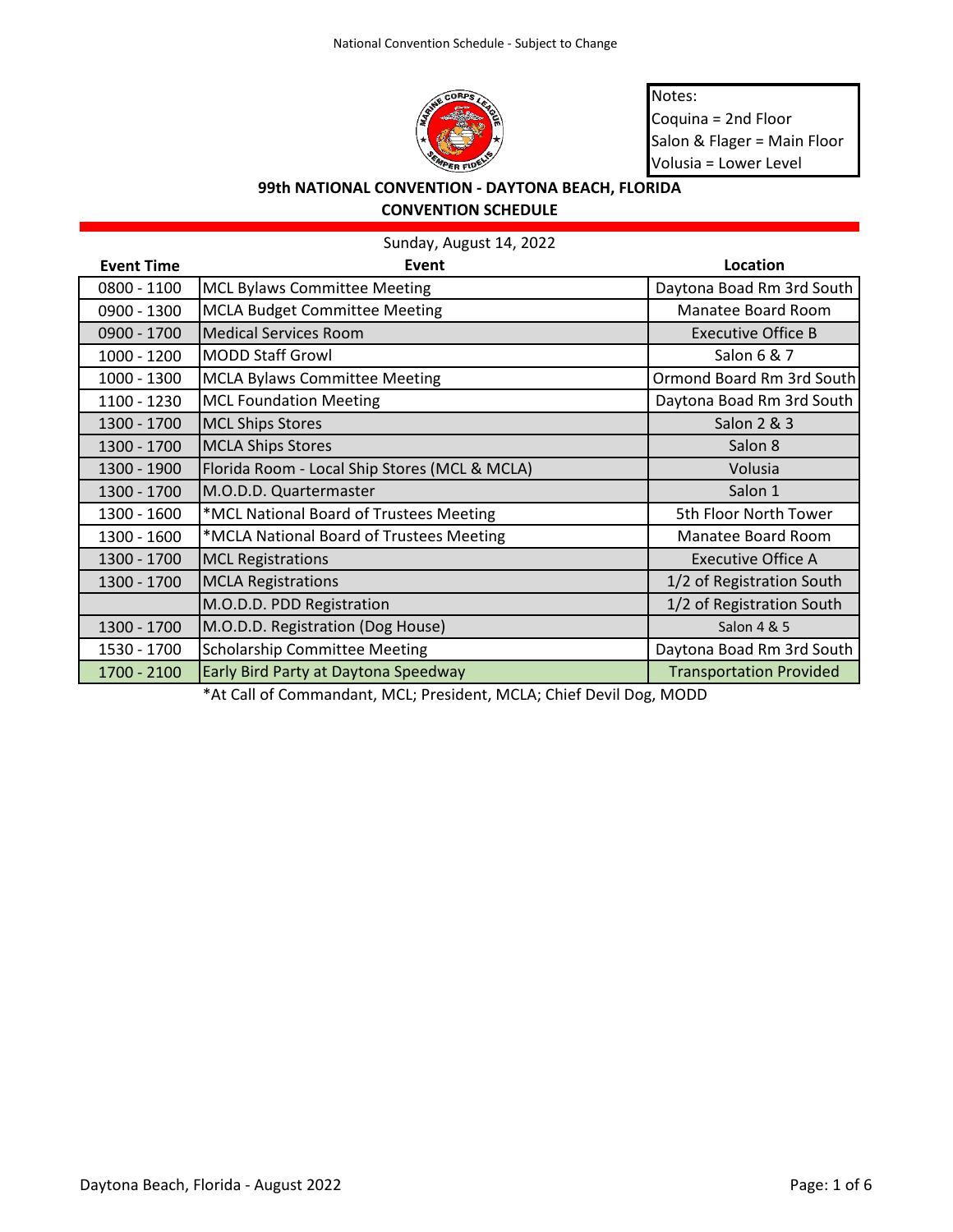| Monday, August 15, 2022 |                                                   |                                |
|-------------------------|---------------------------------------------------|--------------------------------|
| <b>Event Time</b>       | <b>Event</b>                                      | Location                       |
| 0630 - 0900             | <b>Breakfast</b>                                  | Coquina A - C                  |
| 0800 - 1700             | <b>Medical Services Room</b>                      | <b>Executive Office B</b>      |
| $0800 - 1600$           | <b>MCL Registration</b>                           | <b>Executive Office A</b>      |
| $0800 - 1600$           | <b>MCLA Registration</b>                          | 1/2 of Registration South      |
| $0800 - 1700$           | M.O.D.D. Registration (Dog House)                 | Salon 4 & 5                    |
| 0800 - 1600             | <b>MCL Ships Stores</b>                           | Salon 2 & 3                    |
| $0800 - 1600$           | <b>MCLA Ships Stores</b>                          | Salon 8                        |
| $0800 - 1600$           | M.O.D.D. Quartermaster                            | Salon 1                        |
| 0900 - 1900             | Florida Room - Local Ship Stores (MCL & MCLA)     | Volusia                        |
| 0900 - 1200             | Joint Opening Session (MCL & MCLA)                | Coquina D - H                  |
|                         | Joint Memorial Service (MCL & MCLA)               | Coquina D - H                  |
|                         | Chapel of Four Chaplains                          | Coquina D - H                  |
| 1100 - 1200             | Past Chief Devil Dog Society Meeting              | Salon 6 & 7                    |
| 1200 - 1300             | <b>Break for Lunch</b>                            |                                |
| 1300 - 1600             | <b>MCL Business Session</b>                       | Coquina D - H                  |
| 1300 - 1600             | <b>MCLA Business Session</b>                      | Flager A - C                   |
| 1300 -                  | <b>MCL Opening Session</b>                        | Coquina D - H                  |
|                         | <b>Rules of Convention</b>                        | Coquina D - H                  |
|                         | Dedication                                        | Coquina D - H                  |
|                         | <b>Budget Committee Report</b>                    | <b>Bob Ziltz</b>               |
|                         | U.S. Army Tank-Automotive & Armaments Cmd (TACOM) | Jaime Albers, Director TACOM   |
|                         | <b>Public Relations</b>                           | Victoria McCoy                 |
|                         | <b>Closing Ceremony</b>                           | Coquina D - H                  |
| Right after             | Department Commandant's Council Meeting           | Coquina D - H                  |
| 1700 - 2000             | Dinner Cruise with the National Commandant        | <b>Transportation Provided</b> |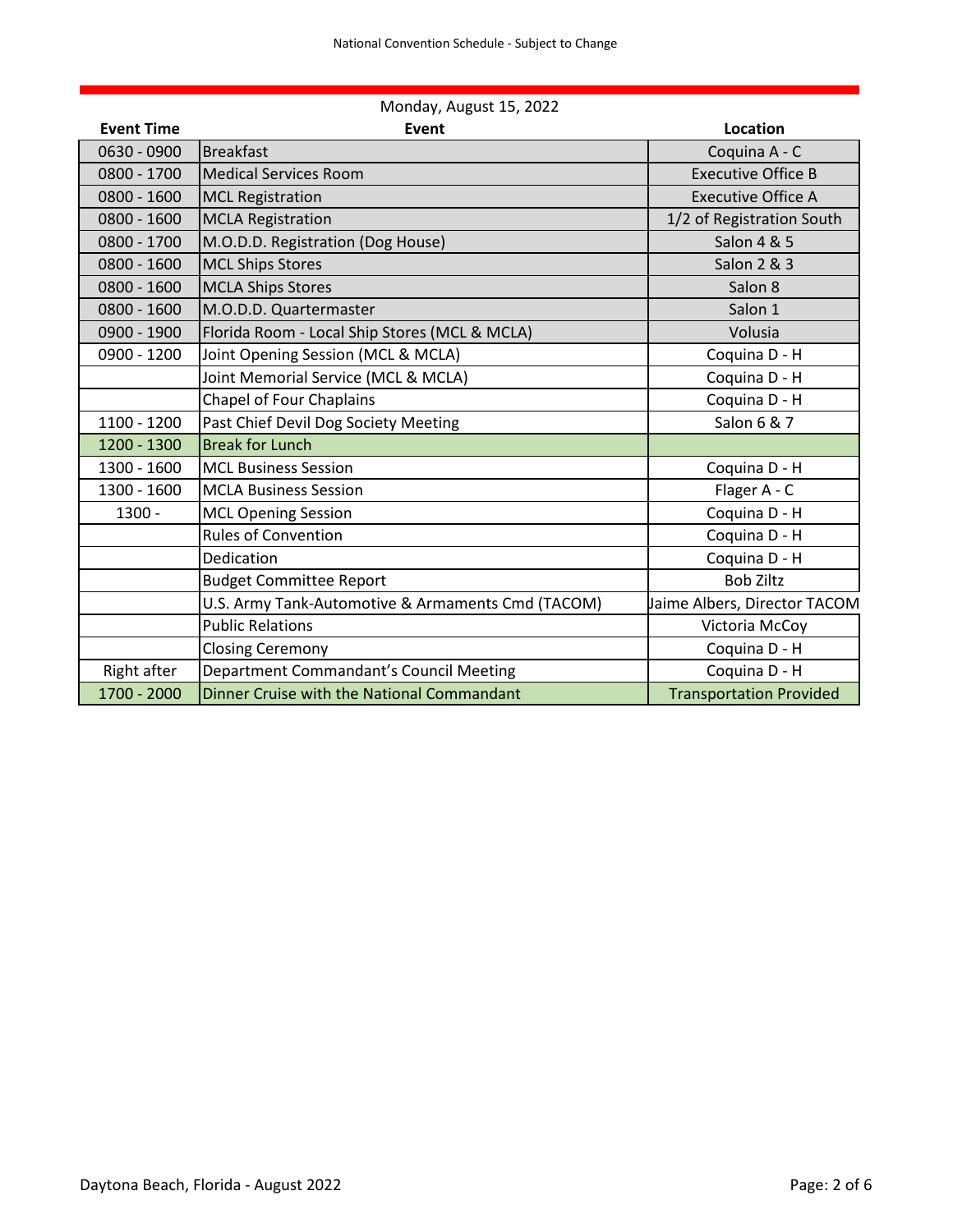|                   | Tuesday, August 16, 2022                                |                                |
|-------------------|---------------------------------------------------------|--------------------------------|
| <b>Event Time</b> | <b>Event</b>                                            | Location                       |
| 0630 - 0900       | <b>Breakfast</b>                                        | Coquina A - C                  |
| 0745 - 0845       | <b>MCLA President's Council Meeting</b>                 | Manatee Board Room             |
| $0800 - 1500$     | <b>Saint Augustine Trip</b>                             | <b>Transportation Provided</b> |
| 0800 - 1700       | <b>Medical Services Room</b>                            | <b>Executive Office B</b>      |
| $0800 - 1600$     | <b>MCL Registration</b>                                 | <b>Executive Office A</b>      |
| $0800 - 1600$     | <b>MCLA Registration</b>                                | 1/2 of Registration South      |
| 0800 - 1700       | M.O.D.D. Registration (Dog House)                       | Salon 4 & 5                    |
| $0800 - 1600$     | <b>MCL Ships Stores</b>                                 | Salon 2 & 3                    |
| $0800 - 1600$     | <b>MCLA Ships Stores</b>                                | Salon 8                        |
| $0800 - 1600$     | M.O.D.D. Quartermaster                                  | Salon 1                        |
| 0800 - 1900       | Florida Room - Local Ship Stores (MCL & MCLA)           | Volusia                        |
| $0900 - 1200$     | <b>MCLA Business Session</b>                            | Flager A - C                   |
| 0900 - 1200       | <b>MCL Business Session</b>                             | Coquina D - H                  |
| $0900 -$          | <b>Call Convention to Order</b>                         | Coquina D - H                  |
|                   | <b>Credentials Committee Report</b>                     | <b>Teresa Terry</b>            |
|                   | <b>National Commandant</b>                              | Johnny Baker                   |
|                   | National Senior Vice Cmdt & Dept Cmdt Council Rpt       | <b>Warren Griffin</b>          |
|                   | National Junior Vice Commandant                         | TJ Morgan                      |
|                   | National Judge Advocate & Resolutions                   | Phil Zamora                    |
| 1200 - 1300       | <b>Break for Lunch</b>                                  |                                |
| 1300 - 1500       | <b>MCLA Business Session continues</b>                  | Flager A - C                   |
| 1300 - 1600       | <b>MCL Business Session continues</b>                   | Coquina D - H                  |
|                   | <b>Bylaws Committee Presents Proposed Changes</b>       | Phil Zamora                    |
| 1600              | <b>Closing Ceremony</b>                                 | <b>National Commandant</b>     |
| 1600 - 1700       | Americanism Committee                                   | Dolphin Board Room             |
| 1800 - 2000       | Daytona Tortugas vs. Clearwater Threshers Baseball Game | <b>Transportation Provided</b> |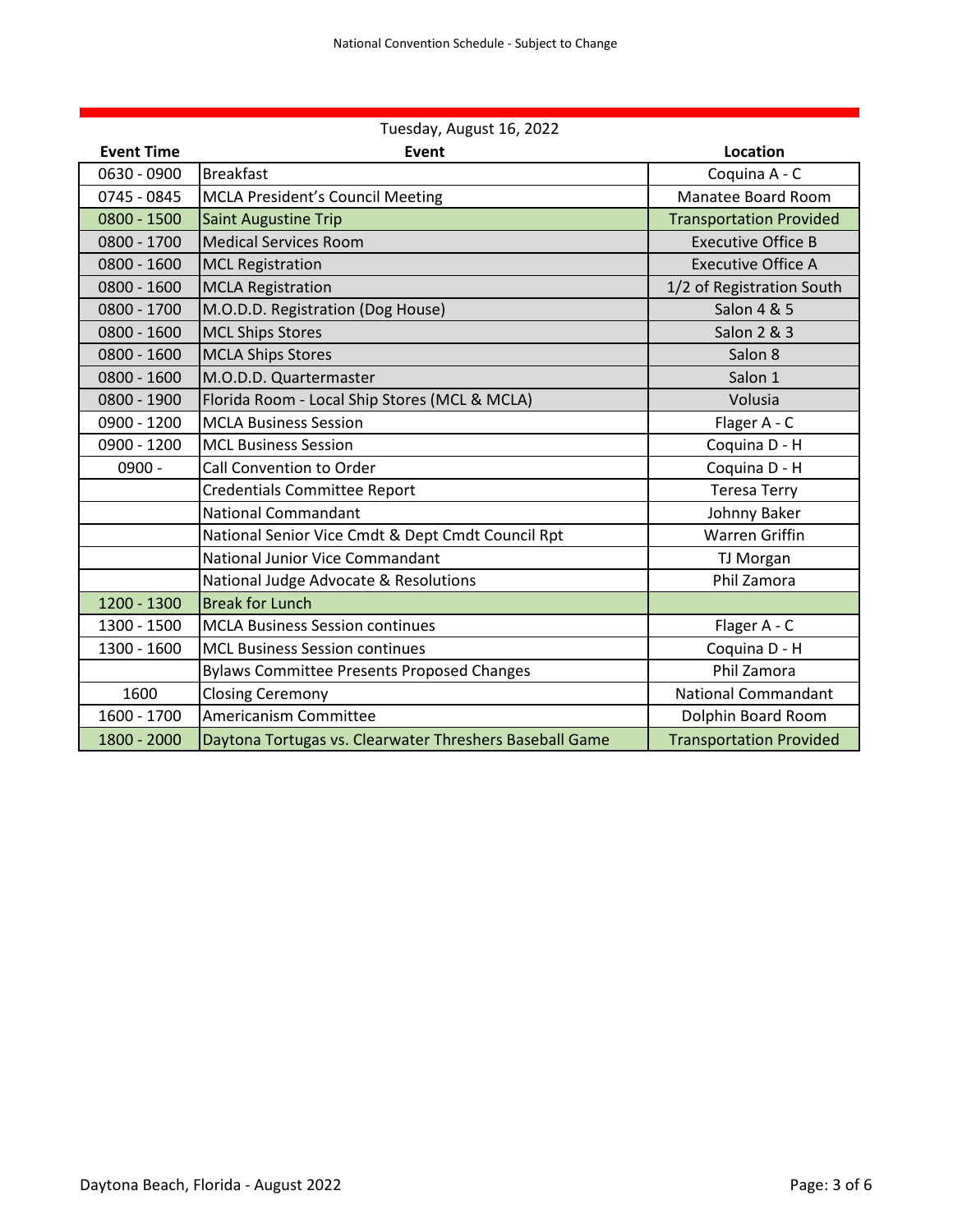| <b>Event Time</b> | Event                                                    | Location                       |
|-------------------|----------------------------------------------------------|--------------------------------|
| 0630 - 0900       | <b>Breakfast</b>                                         | Coquina A - C                  |
| $0800 - 1200$     | Sugar Hill & Breakfast. Also Stetson House Mansion visit | <b>Transportation Provided</b> |
| $0800 - 1700$     | <b>Medical Services Room</b>                             | <b>Executive Office B</b>      |
| $0800 - 1200$     | <b>MCL Registration</b>                                  | <b>Executive Office A</b>      |
| $0800 - 1200$     | <b>MCLA Registration</b>                                 | 1/2 of Registration South      |
| Closed            | <b>MCL Ships Stores</b>                                  | Salon 2 & 3                    |
| <b>Closed</b>     | <b>MCLA Ships Stores</b>                                 | Salon 8                        |
| $0800 - 1300$     | M.O.D.D. Quartermaster                                   | Salon 1                        |
| $0800 - 1300$     | M.O.D.D. Dog House                                       | Salon 6 & 7                    |
| <b>Closed</b>     | Florida Room - Local Ship Stores (MCL & MCLA)            | Volusia                        |
| 0800 - 1000       | Marine of the Year Society Meeting                       | Dolphin Board Room             |
| $0800 - 1200$     | M.O.D.D. Initiation                                      | Coquina D - H                  |
| $0900 - 1000$     | National Convention Committee Meeting                    | Manatee Board Room             |
| 1300 - 1700       | M.O.D.D. Supreme Growl                                   | Coquina D - H                  |
| 1700 - 2000       | M.O.D.D. Hospitality Room                                | Coquina A - C                  |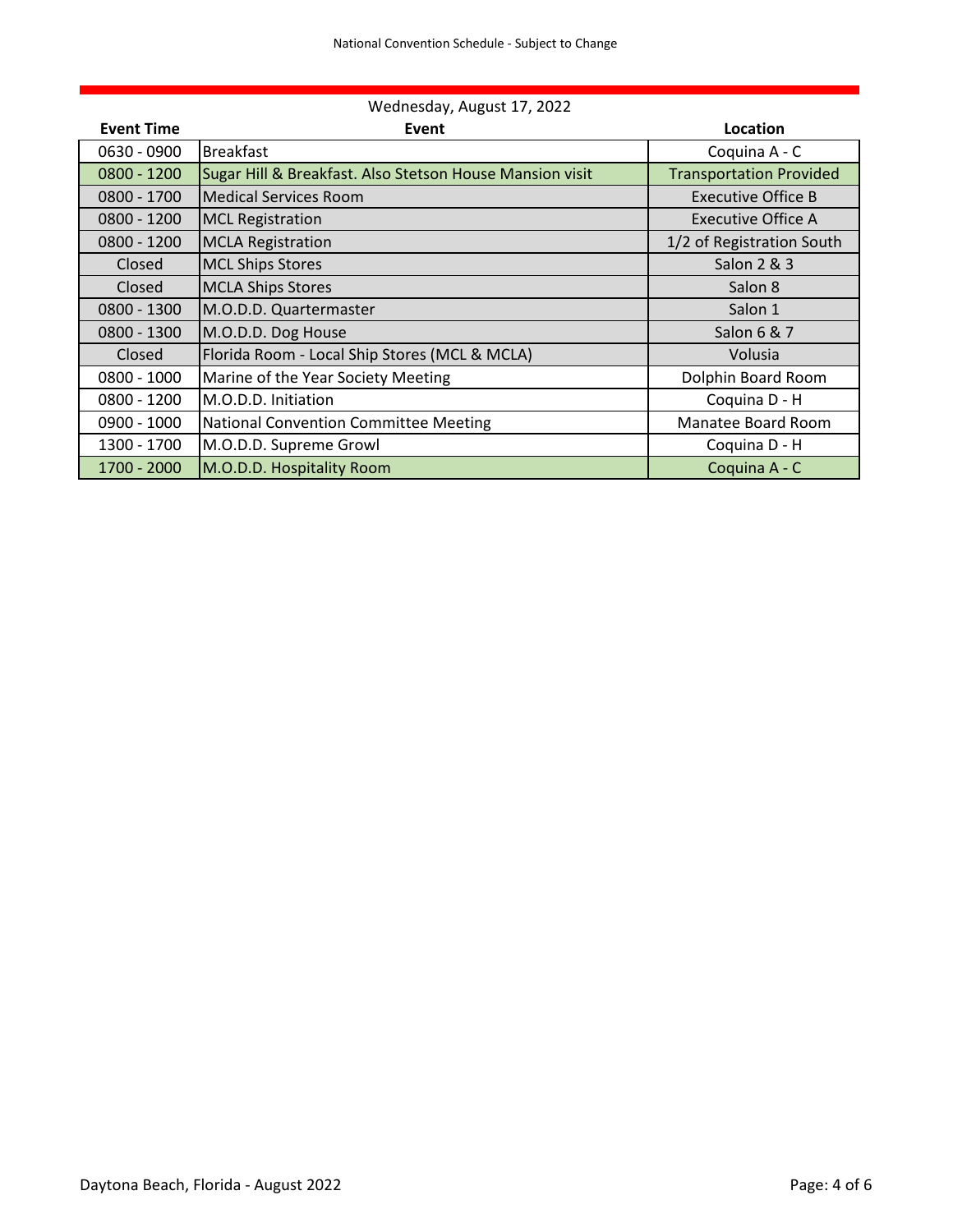|                   | Thursday, August 18, 2022                          |                                |
|-------------------|----------------------------------------------------|--------------------------------|
| <b>Event Time</b> | <b>Event</b>                                       | Location                       |
| 0630 - 0900       | <b>Breakfast</b>                                   | Coquina A - C                  |
| 0700 - 0900       | <b>PNC Society</b>                                 | Dolphin Board Room             |
| 0800 - 1500       | Saint Augustine Trip                               | <b>Transportation Provided</b> |
| 0800 - 0900       | <b>PNP Society</b>                                 | Manatee Board Room             |
| 0800 - 1700       | <b>Medical Services Room</b>                       | <b>Executive Office B</b>      |
| 0800 - 1600       | <b>MCL Registration</b>                            | <b>Executive Office A</b>      |
| 0800 - 1600       | <b>MCLA Registration</b>                           | 1/2 of Registration South      |
| 0800 - 1600       | <b>MCL Ships Stores</b>                            | Salon 2 & 3                    |
| 0800 - 1600       | <b>MCLA Ships Stores</b>                           | Salon 8                        |
| 0800 - 1700       | M.O.D.D. Quartermaster                             | Salon 1                        |
| 0800 - 1700       | M.O.D.D. Dog House                                 | Salon 6 & 7                    |
| 0800 - 1900       | Florida Room - Local Ship Stores (MCL & MCLA)      | Volusia                        |
| 0900 - 1200       | <b>MCLA Business Session</b>                       | Flager A - C                   |
| 0900 - 1200       | <b>MCL Business Session</b>                        | Coquina D - H                  |
| 0900-             | <b>Opening Ceremony</b>                            | Coquina D - H                  |
|                   | <b>Credentials Committee Report</b>                | <b>Teresa Terry</b>            |
| 0915 - 0945       | Marine for Life                                    | David Ossian/Mark Munger       |
| 1000 - 1200       | <b>MODD Staff Meeting</b>                          | Salon 6 & 7                    |
|                   | Youth Physical Fitness Committee Report            | Bo Durham                      |
|                   | Marine Corps League Foundation Report              | <b>Howard Schaeffer</b>        |
|                   | Conventions/Conferences Committee Report           | Jim Ransom                     |
|                   | 2024 Presentations                                 | Jim Ransom                     |
|                   | Vote on 2024 National Convention Proposals - 101st | Jim Ransom                     |
| 1200              | <b>Break for Lunch</b>                             |                                |
| 1200 - 1330       | M.O.D.D. & M.O.D.D.F. Luncheon                     | Coquina A - C                  |
| 1330 - 1530       | <b>MCLA Business Session continues</b>             | Flager A - C                   |
| 1330 - 1530       | <b>MCL Business Session continues</b>              | Coquina D - H                  |
| 1330              | <b>Call Convention to Order</b>                    | Coquina D - H                  |
|                   | <b>Credentials Committee Report</b>                | <b>Teresa Terry</b>            |
|                   | <b>PNC Council Report</b>                          | Dennis Tobin                   |
|                   | Nomination of Officers                             | <b>National Commandant</b>     |
| 1530              | <b>Closing Ceremony</b>                            | Coquina D - H                  |
| 1700 - 2000       | <b>Dinner Cruise</b>                               | <b>Transportation Provided</b> |